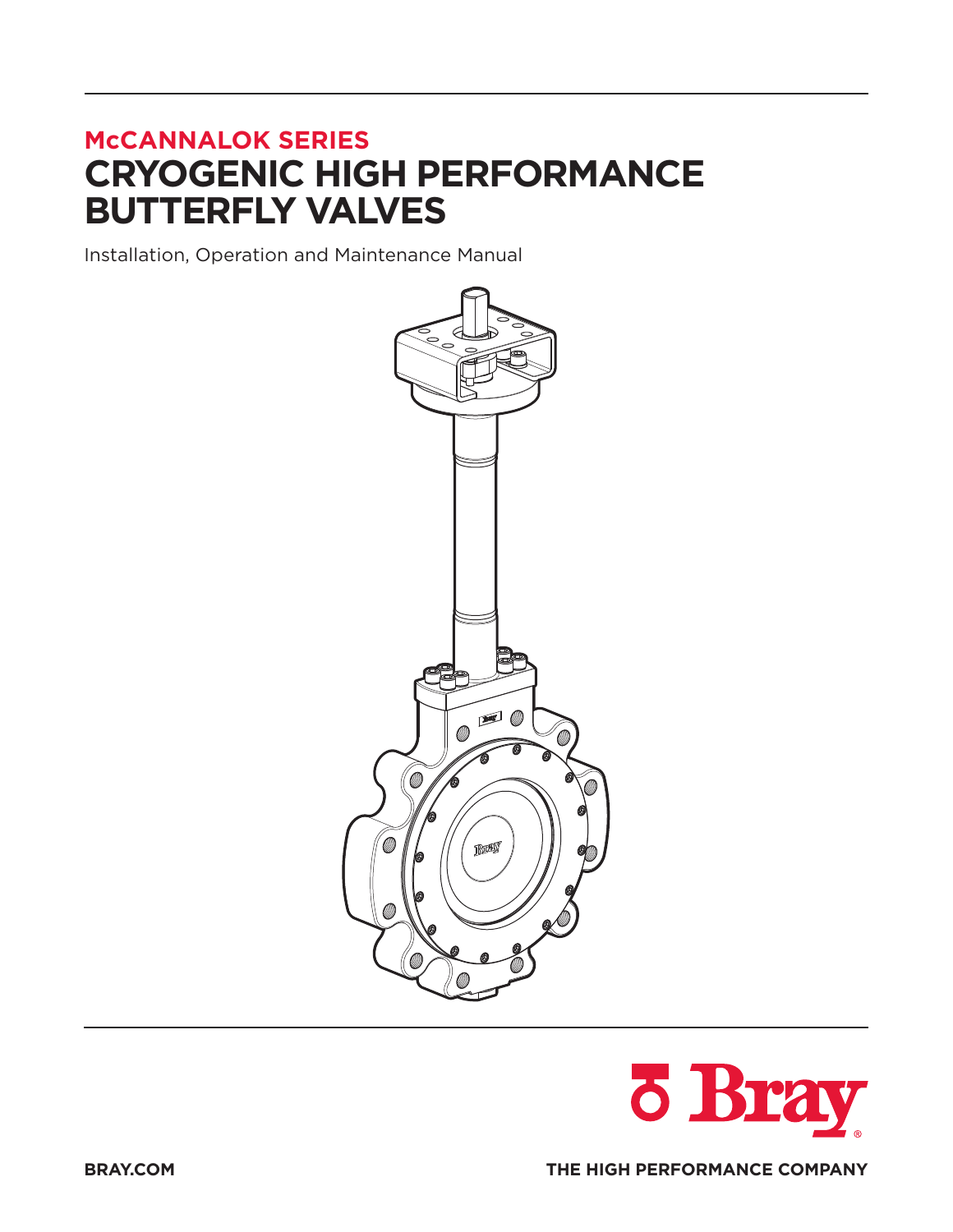# **5 Bra**

## **TABLE OF CONTENTS**

| 1.0  | Definition of Terms          | 3  |
|------|------------------------------|----|
| 2.0  | Introduction                 | 3  |
| 3.0  | Parts Diagram                | 4  |
| 4.0  | <b>Handling Requirements</b> | 5  |
| 5.0  | Long Term Storage            | 6  |
| 6.0  | Installation                 | 7  |
| 7.0  | Maintenance                  | 8  |
| 8.0  | Stem Seal Replacement        | 9  |
| 9.0  | Seat Replacement             | 11 |
| 10.0 | Disc and Stem Replacement    | 12 |
| 11.0 | Field Adjustments            | 15 |
| 12.0 | Appendix A - Tables          | 16 |

For information on this product and other Bray products, please visit **BRAY.COM**







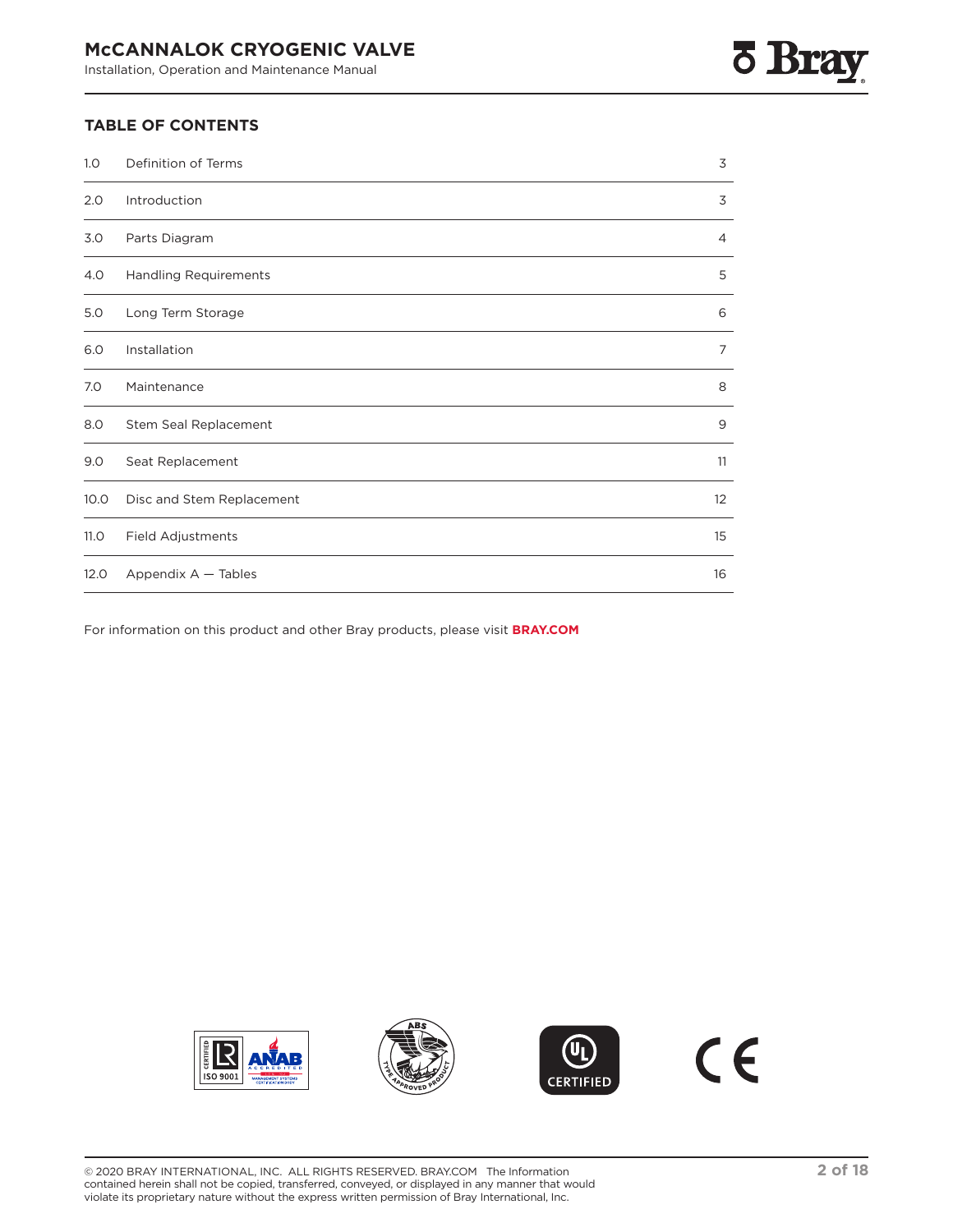## <span id="page-2-0"></span>**READ AND FOLLOW THESE INSTRUCTIONS CAREFULLY. SAVE THIS MANUAL FOR LATER USE.**

## **1.0 DEFINITION OF TERMS**

## **WARNING**

Indicates a potentially hazardous situation which, if not avoided, could result in death or injury.

# $\bigwedge$ CAUTION

Indicates a potentially hazardous situation which, if not avoided, may result in injury.

## **NOTICE**

Used without the safety alert symbol, indicates a potential situation which, if not avoided, may result in an undesirable result or state, including property damage.

## **2.0 INTRODUCTION**

- 2.1 The McCannalok Cryogenic high performance butterfly valve provides industry leading cryogenic sealing technology and performance while being produced to the highest quality standards. The valve is designed to handle the most difficult medias in today's industrial environments, liquid oxygen, liquid natural gas, and other cryogenic liquids.
- 2.2 Features Include:
	- 2.2.1 Tight shutoff provided throughout a wide range of operating conditions.
	- 2.2.2 Suitable for both modulating and on/off services, the McCannalok Cryogenic butterfly valve is easily automated with your choice of manual operators, electric and pneumatic actuators, positioners, and controls.
- 2.3 For additional information about McCannalok Cryogenic butterfly valves — including application data, engineering specifications and actuator selection, visit www.bray.com or contact your Bray distributor or sales representative.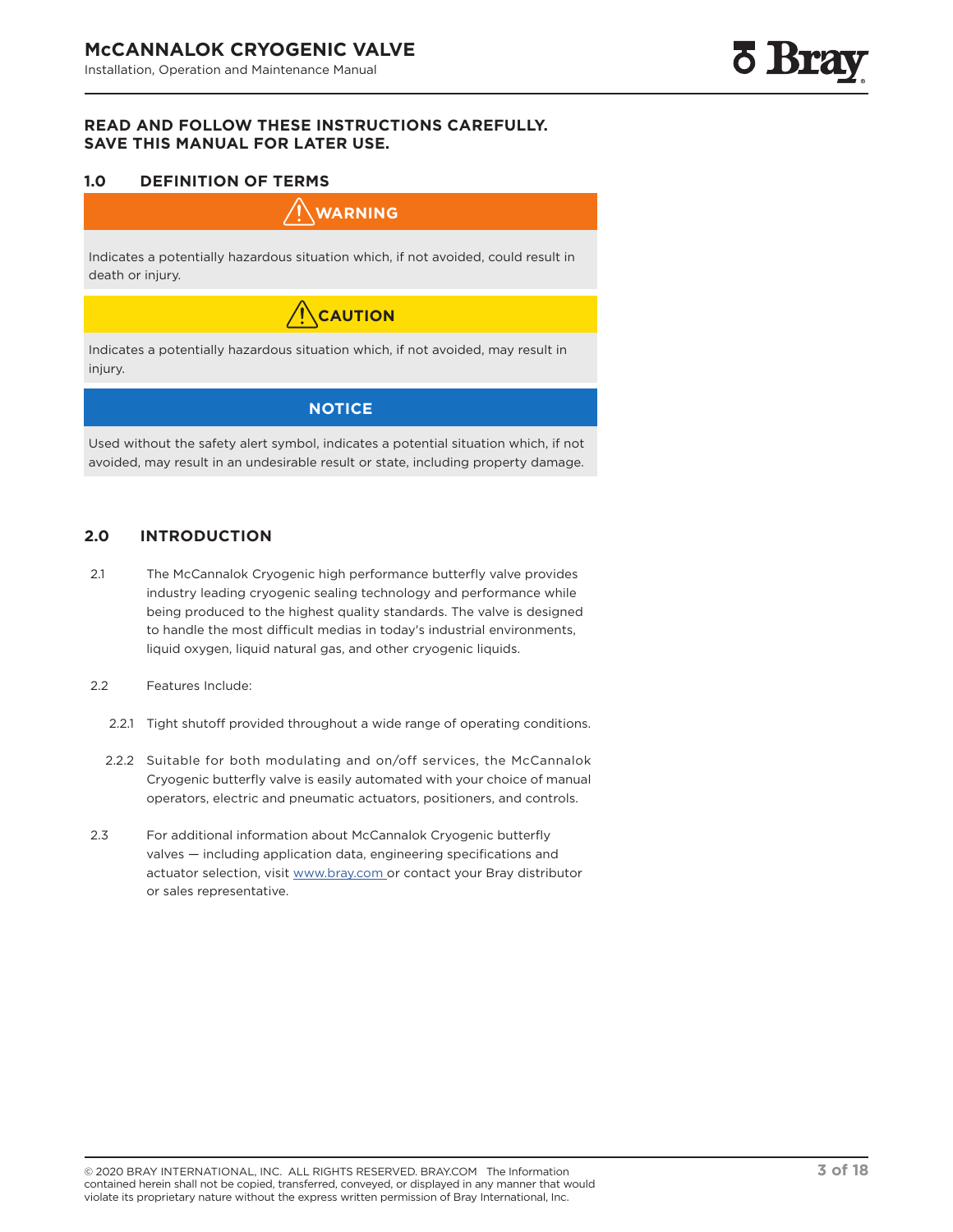## <span id="page-3-0"></span>**McCANNALOK CRYOGENIC VALVE**

Installation, Operation and Maintenance Manual

# **7 Bray**

## **3.0 PARTS DIAGRAM — MCCANNALOK CRYOGENIC VALVE**

| <b>ITEM</b><br>NO. | <b>DESCRIPTION</b>        |  |
|--------------------|---------------------------|--|
| 1                  | Body                      |  |
| $\overline{2}$     | Disc                      |  |
| 3                  | Stem                      |  |
| 5                  | Seat Retainer             |  |
| 6                  | Locating Plug             |  |
| <b>7A</b>          | Gasket (Locating Plug)    |  |
| 7В                 | Gasket (Bonnet)           |  |
| <b>8A</b>          | <b>Upper Body Bearing</b> |  |
| 8Β                 | Lower Body Bearing        |  |
| 8C                 | <b>Bonnet Bearing</b>     |  |
| 9                  | Disc Spacer               |  |
| 12                 | <b>Thrust Washer</b>      |  |
| 13                 | <b>Stem Seal Set</b>      |  |
| 14                 | <b>Grounding Washer</b>   |  |
| 15<br>Stud         |                           |  |
| 16                 | Gland Ring                |  |
| 17                 | Retaining Ring            |  |
| 18                 | <b>Gland Retainer</b>     |  |
| 19                 | Lock Washer               |  |
| 20                 | Hex Nut                   |  |
| 21                 | <b>Mounting Bracket</b>   |  |
| 22                 | Socket Head Cap Screw     |  |
| 23                 | <b>Taper Pin</b>          |  |
| 24                 | Lock Washer               |  |
| 25                 | Socket Head Cap Screw     |  |
| 27                 | Seat Retainer Gasket      |  |
| 32                 | Seat                      |  |
| 33                 | <b>Bonnet</b>             |  |
| 34                 | Socket Head Cap Screw     |  |
| 35                 | Lock Washer               |  |



 $(22)$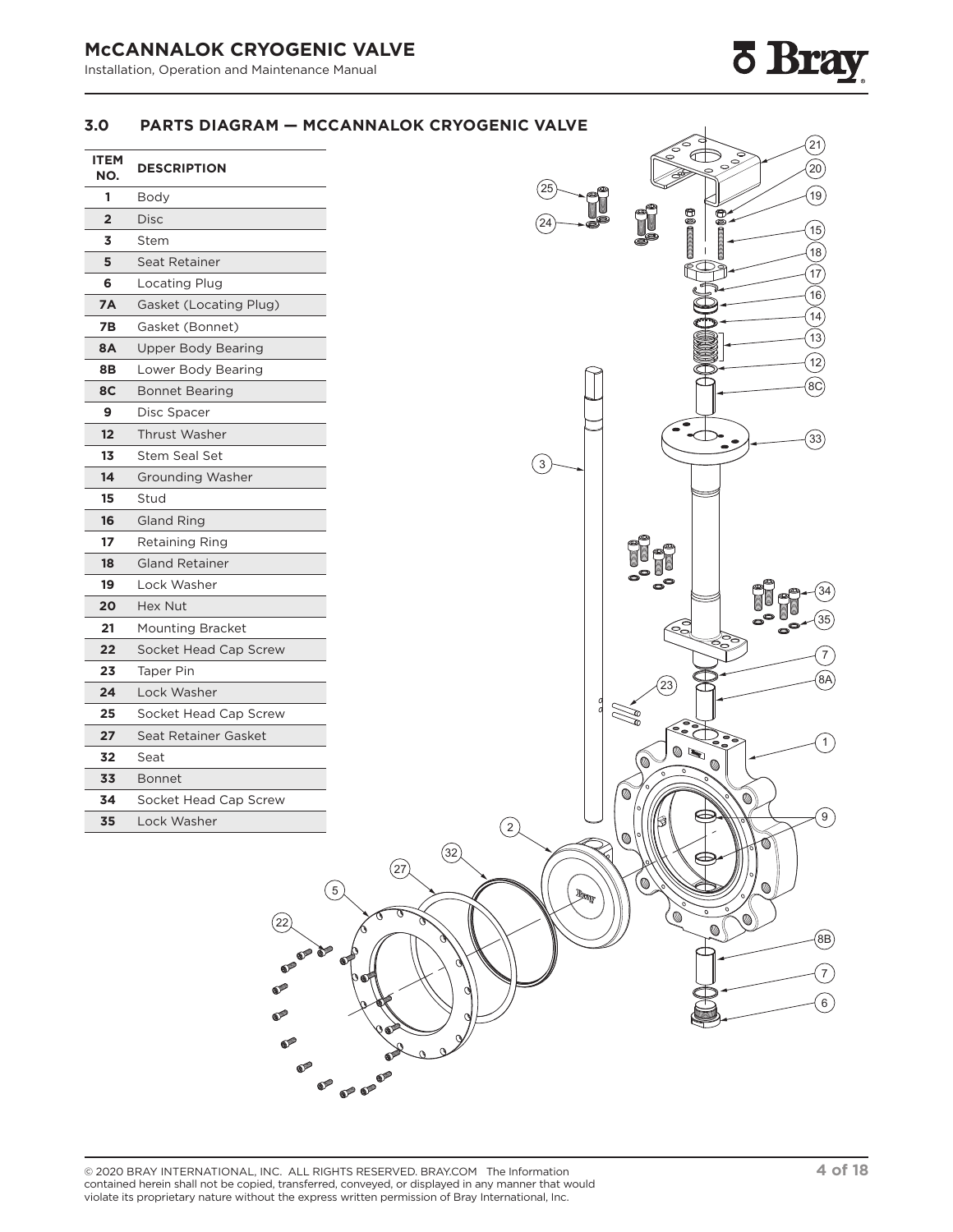## <span id="page-4-0"></span>**4.0 HANDLING REQUIREMENTS**

#### 4.1 **Packed Valves**

- 4.1.1 **Crates:** Lifting and handling of the packed valves in crates shall be carried out by a fork lift truck, by means of the appropriate fork hitches.
- 4.1.2 **Cases:** The lifting of packed valves in cases shall be carried out in the lifting points and in the center of gravity position which has been marked. The transportation of all packed material must be carried out safely and following the local safety regulations.

#### 4.2 **Unpacked Valves**

- 4.2.1 Lifting and handling of valves should be carried out by using appropriate means and observing the carrying limits. Handling must be carried out on pallets, protecting all machined surfaces to avoid any damage.
- 4.2.2 With large bore valves, rigging the load must be carried out by using the appropriate tools to prevent the valve from falling or moving during the lifting and handling.



For valve handling and/or lifting, the lifting equipment (fasteners, hooks, etc.) must be sized and selected while taking into account the valve weight indicated in our packing list and/or delivery note. Lifting and handling must be made only by qualified personnel.

Fasteners must be protected by plastic covers in sharp corner areas.

Caution must be taken during the handling to avoid this equipment passing over workers or over any other place where a possible fall could cause injury or damage. In any case, local safety regulations must be respected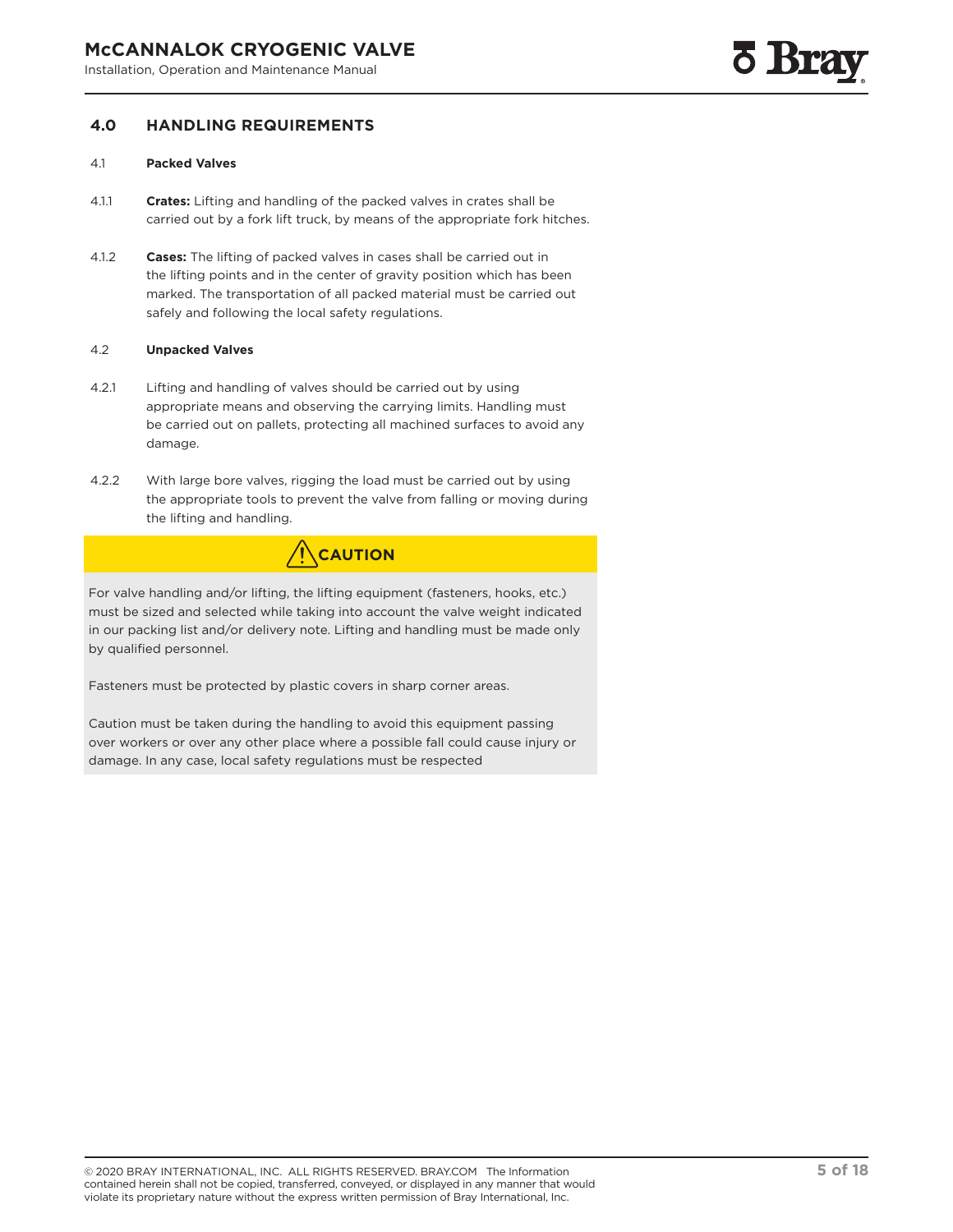## <span id="page-5-0"></span>**5.0 LONG TERM STORAGE**

- 5.1 McCannalok Cryogenic valves are cleaned and double bagged to form a vapor barrier with desiccant bags to prevent moisture from collecting on the valve. If the valves are to be stored before installation, storage must be carried out in a controlled manner as follows:
	- 5.1.1 Valves must be stored in a closed, clean and dry environment.
	- 5.1.2 Valve disc to be in closed position and the body end faces must be covered with appropriate flange protection. Flange protectors should only be removed at the time of installation.
	- 5.1.3 If the valve is automated for fail open service, the valve shall be carefully protected to ensure there is no damage to the sealing surfaces.
	- 5.1.4 Valves should be stored indoors with a preferred temperature range from 40°F (4°C) to 85°F (29°C).
	- 5.1.5 The valves should be checked every three months to ensure the above conditions are maintained.
	- 5.1.6 If the valve vapor barrier bags are broken or compromised in any way, valve shall be evaluated to determine if cleaning is necessary. Any dirt or debris can prevent the valve from functioning properly.

## **WARNING**

If valve is for oxygen service and the vapor barrier bags are compromised, the valve must be disassembled and re-cleaned using approved oxygen cleaning procedures before installation.

5.2 These are general guidelines for valve storage. Please consult the factory for information regarding specific requirements.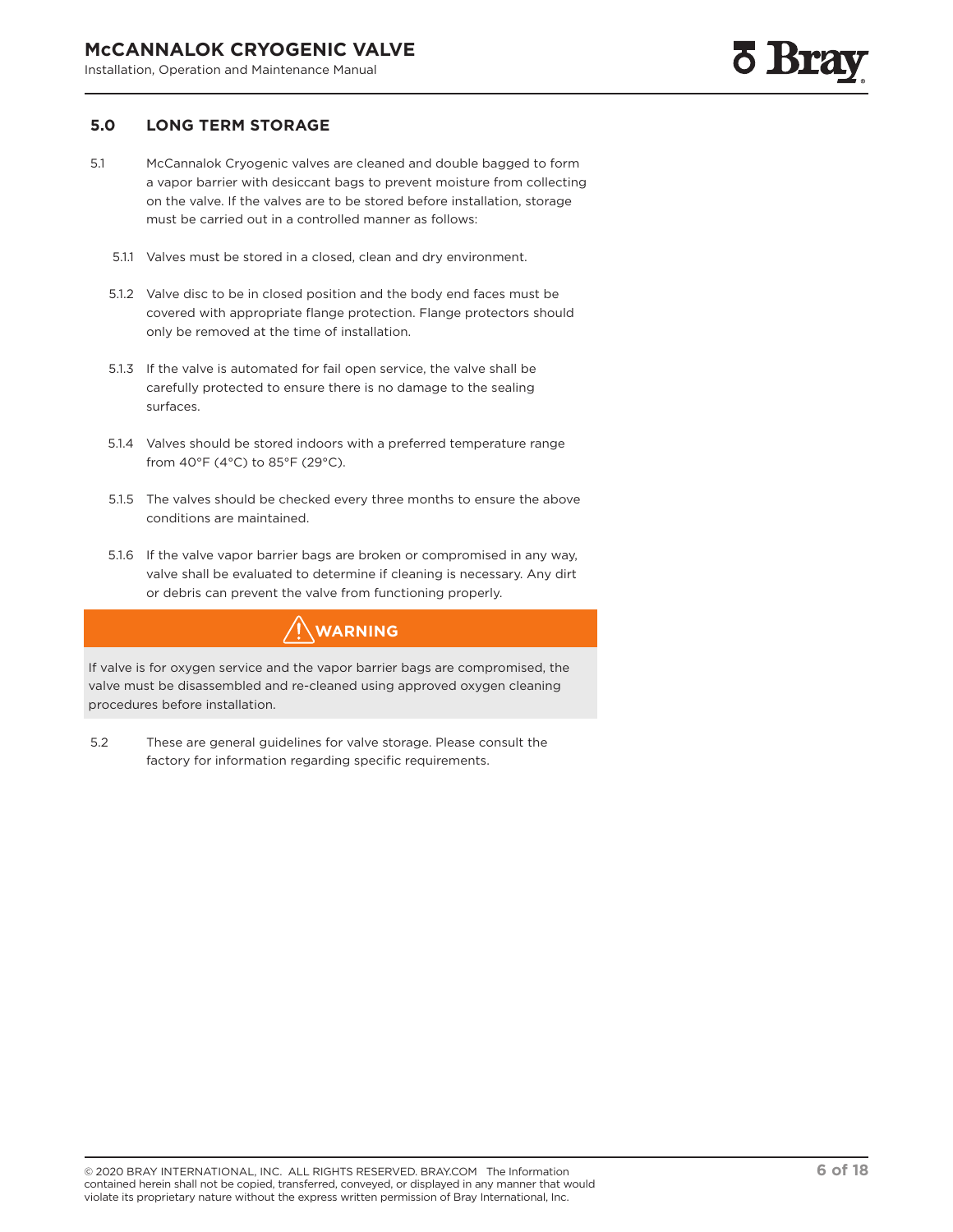## <span id="page-6-0"></span>**6.0 INSTALLATION**

- 6.1 The McCannalok Cryogenic valve is designed to be mounted between ANSI flanges. When the valve is open, the disc will extend into the pipe on both sides of the valve (the disc extends further on the body side than the seat retainer side of the valve). Piping must be large enough to allow the disc to clear the pipe.
- 6.2 In general, Class 150 valves will clear Schedule 40 pipe, and Class 300 valves will clear Schedule 80 pipe adequately.

# **CAUTION**

If handle or actuator has been removed do not rotate disc beyond full open or closed position — this could cause damage to sealing surfaces.

6.3 **NOTE:** McCannalok valves are equipped with travel limiters to prevent over closure. The valve is opened by turning counterclockwise, closed by turning clockwise. The double "D" flats or keyway at the top of the stem is parallel to the disc edge.

# **CAUTION**

Verify and check the preferred flow direction prior to installation.

- 6.4 The McCannalok Cryogenic valve's installation orientation is with the seat retainer downstream. This will enable positive shutoff and a long service life.
- 6.5 Ensure the disc (2) is in the closed position then carefully center the valve between flanges. The valve guide holes (wafer pattern valve) or tapped holes (lug pattern valve) should be used to align the valve with the mating flanges.
- 6.6 Use flange gasket manufacturer's recommended torques when bolting valve into the line.
- 6.7 Gaskets should conform to the requirements of API Standard 601, Edition 3 for ASME/ANSI B16.5 class flanges. Spiral wound gaskets, such as Flexitallic CGl series, conforming to ASME/ANSI B16.20 are acceptable.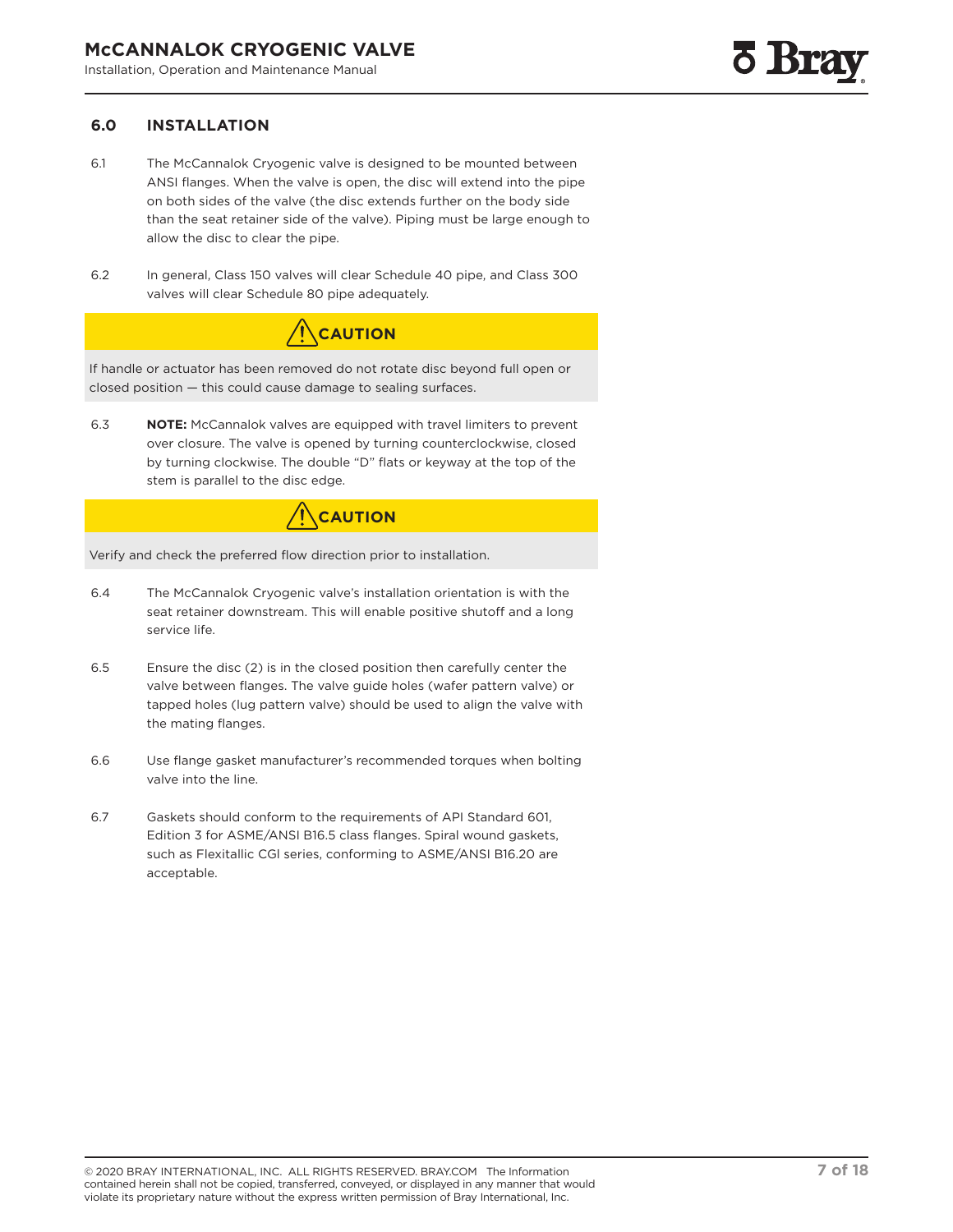## <span id="page-7-0"></span>**7.0 MAINTENANCE**

7.1 Reasonable precautions should be taken before beginning work on the valve. Protective clothing, as required by the specific line fluid, should be worn. If the valve was removed from cryogenic service, allow plenty of time for it to warm up to a safe temperature.

## **WARNING**

Before removing handle or the actuator from the valve, or before removing seat retainer from a valve in dead end service, close the valve and depressurize the line.

7.2 The eccentric design of the McCannalok valve may allow line pressure to open the valve if the handle/actuator is not in place while the valve is under pressure.

## **WARNING**

Do not pressurize the line without a handle or actuator on the valve.

- 7.3 The McCannalok valve must be in the closed position to be removed from the line.
- 7.4 Begin all work on a valve that has been removed from service by cleaning the valve, removing any grit or scale.

# **CAUTION**

When handling the valve, care should be taken not to scratch the disc edge or seat.

7.5 Replacement seats, seals and other parts are available from authorized distributors. Contact your distributor or sales representative for details of price and delivery.



Verify if the valves are required to be cleaned for oxygen service. Depending on the application, the valves may need to be cleaned and assembled at a qualified oxygen cleaning facility.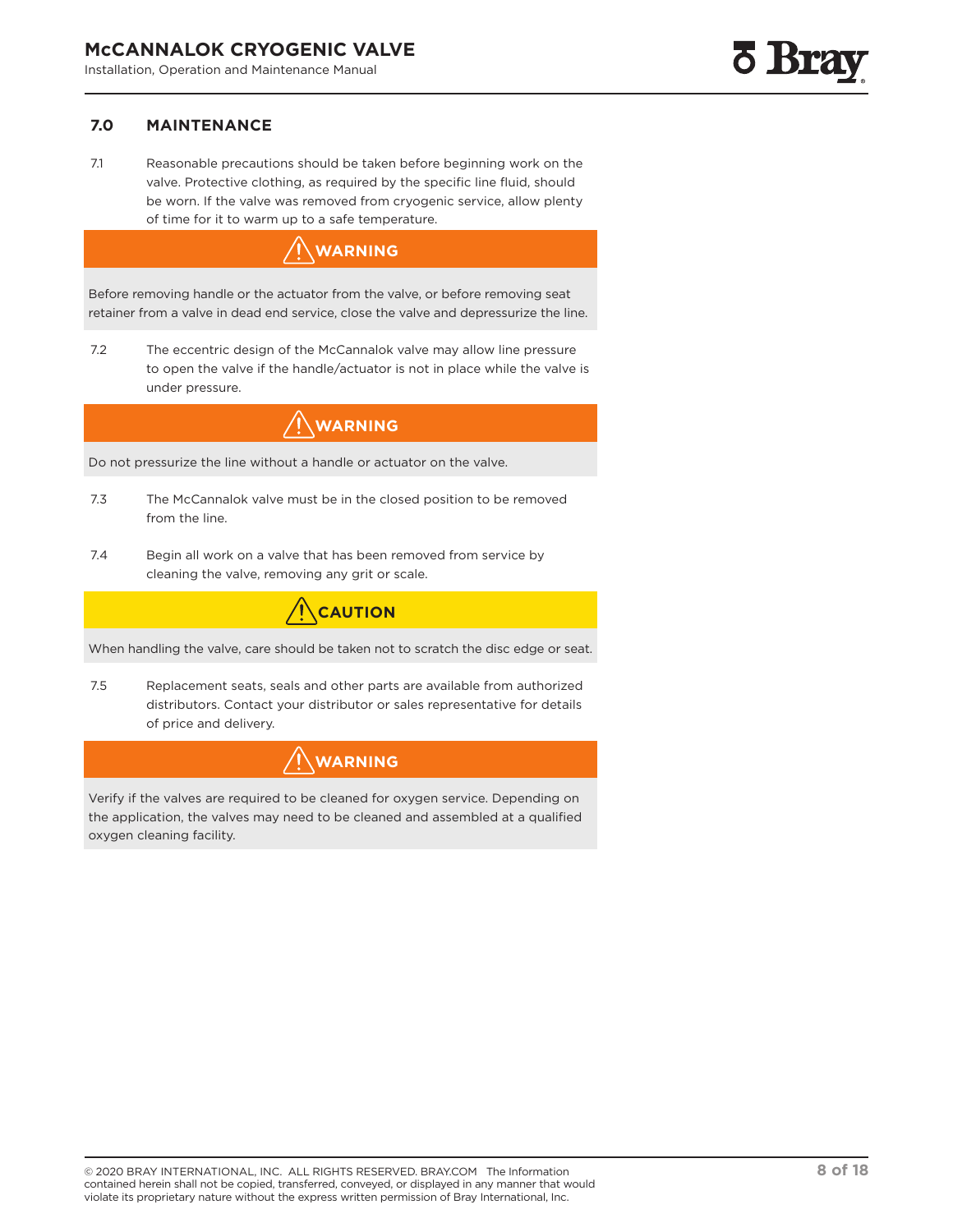## <span id="page-8-0"></span>**McCANNALOK CRYOGENIC VALVE**

Installation, Operation and Maintenance Manual

### **8.0 STEM SEAL REPLACEMENT**

8.1 Refer to McCannalok Cryogenic parts diagram for parts identification.

## **NOTICE**

Note actuation assembly position before removal.

- 8.2 For handle operated valves, remove handle assembly. Remove socket head cap screws (25) and lock washers (24). Remove mounting bracket (21). For actuated valves, unbolt mounting bracket (21) from bonnet (33) and lift actuator assembly off stem (3).
- 8.3 Remove gland retainer nuts (20) and lock washers (19). Remove gland retainer (18) anti-blowout retaining ring or split ring (17) (depending on size), gland ring (16), and grounding washer (14).

## **CAUTION**

When removing stem seals, care should be taken not to scratch stem (3) or packing box bore.

- 8.4 Remove stem seals (13).
- 8.5 Do not remove thrust washer (12), unless further valve disassembly is required.
- 8.6 Examine body packing box bore and stem (3), clean as necessary to remove any corrosion or foreign matter before installing new seals.
- 8.7 Install new seals (13) in packing box one at a time. Stagger seal ring joints 180° apart when installing. Tamp each ring to bottom before installing next ring. Table 3 shows the correct number of stem seals to install in each valve.

## **NOTICE**

On the larger valves it will be necessary to compress each seal before adding the next.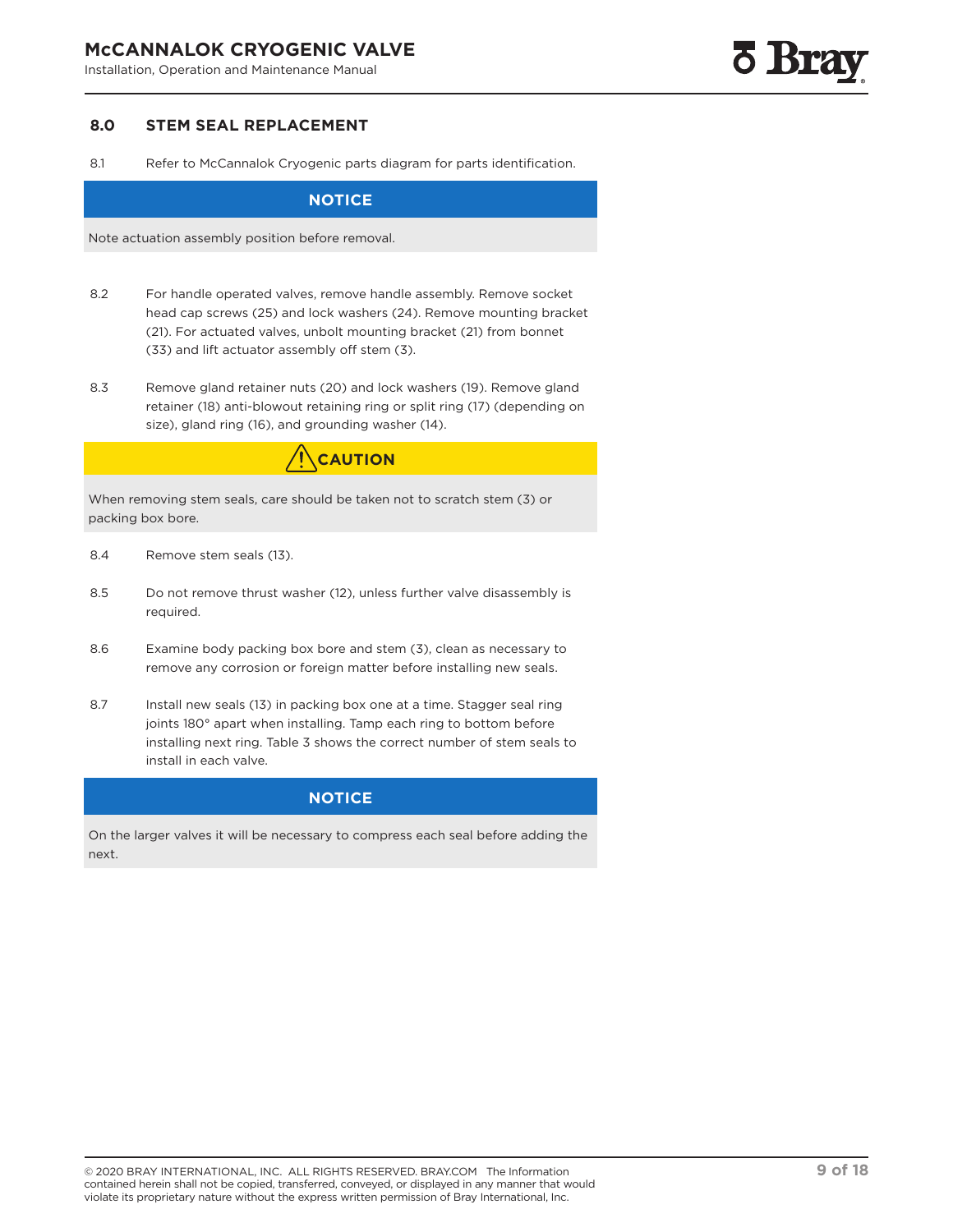- 8.8 Install grounding washer (14) on top of the stem seals (13) with the tines facing down.
- 8.9 Slide gland ring (16) over stem (3) on top of grounding washer (14). Install anti-blowout retaining ring or split ring (17) (depending on valve size). Slide gland retainer (18) over stem (3) and onto gland studs (15). Place lock washers (19) and hex nuts (20) on studs (15) and tighten finger tight.
- 8.10 Remount actuator assembly with lock washers (24) and mounting bracket cap screws (25). Tighten mounting bracket cap screws (25) to the correct torque per Table 6. If required, remount handle assembly. Ensure handle or actuator is mounted in the original orientation.
- 8.11 Operate valve open and closed several times to check for binding and to set the stem seals. Loosen gland nuts (20) and retighten to torque value given in Table 4 .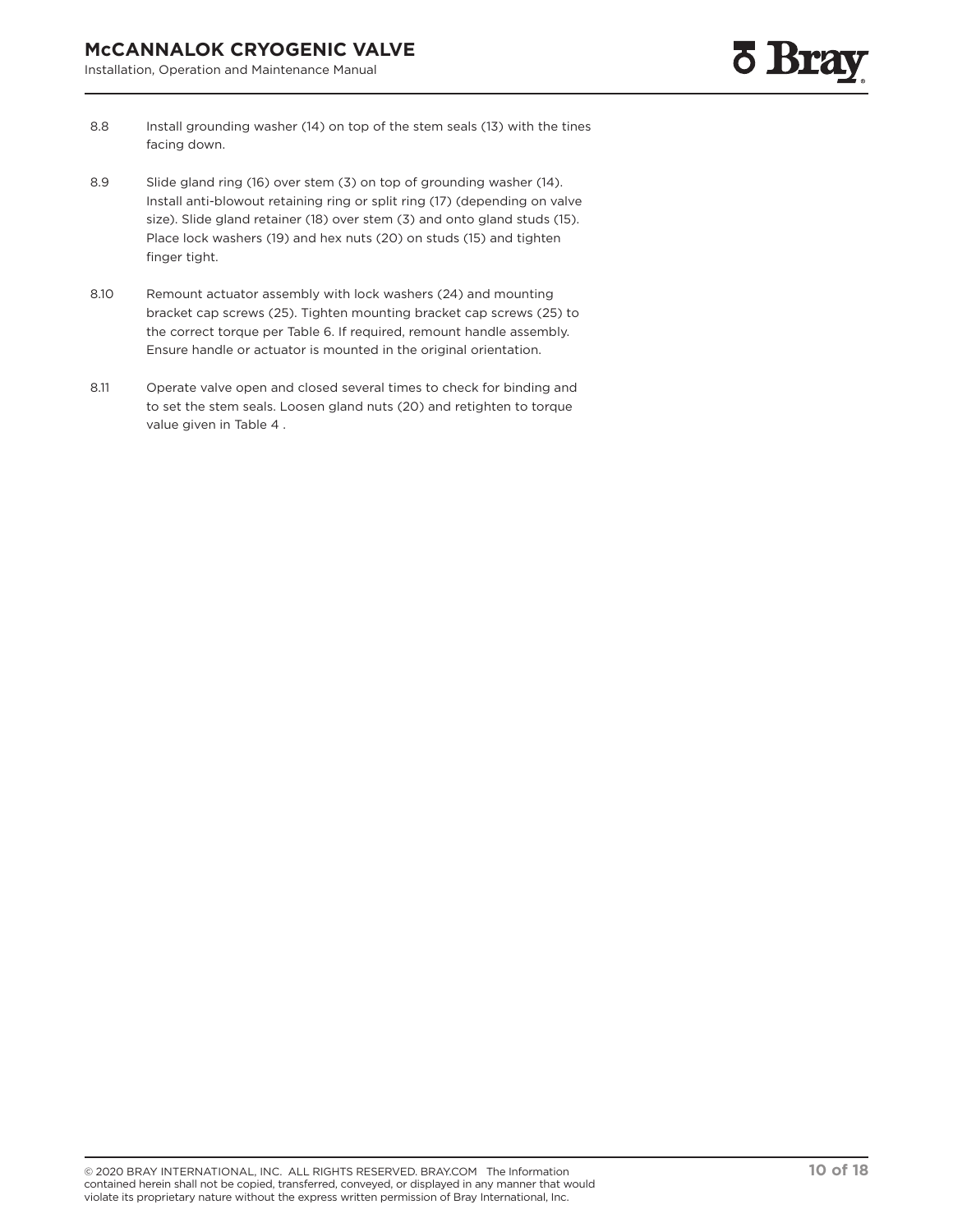## <span id="page-10-0"></span>**9.0 SEAT REPLACEMENT**

- 9.1 Refer to McCannalok Cryogenic parts diagram for parts identification. With the disc (2) in the closed position, remove the valve from service.
- 9.2 Lay the valve down with the disc (2) in the closed position and the seat retainer (5) side facing up.
- 9.3 Remove the socket head cap screws (22), the seat retainer (5), seat retainer gasket (27) and seat (32).
- 9.4 Carefully clean the seat (32) area in the body (1) and seat retainer (5). Remove foreign matter, dirt, oil, etc. Check disc seating area for nicks or scratches.
- 9.5 With the disc (2) in the CLOSED position, place the new seat (32) on disc (2), carefully centering it on the disc (2).
- 9.6 Install the new seat retainer gasket (27) centered onto the body (1).
- 9.7 Align the holes in the seat retainer (5) with matching holes in body (1) and carefully place in position on top of seat (32). Make sure that the seat (32) remains centered on the disc (2) and the seat retainer gasket (22) remains centered on the body (1) when positioning seat retainer (5). The seat retainer bolt counterbores must be facing away from the face of the body.

## **CAUTION**

Do not shift the retainer in order to align holes. It may shift the seat or seat retainer gasket from its correct position.

- 9.9 Apply to the thread of the socket head cap screws GPL225 Krytox PTFE thread lubricant.
- 9.9.1 Install the socket head cap screws (22) finger tight to the body (1) through the seat retainer counter bores.
- 9.9.2 Tighten the cap screws (22) to approximately 30% of the torque value listed in Table 4 in a crisscross pattern.
- 9.9.3 Repeat Step 2, increasing the torque value to approximately 60% of the final torque value.
- 9.9.4 Repeat Step 3, increasing the torque value to the final required torque value.
- 9.9.5 Open the disc (2). Re-torque all cap screws (22) to the final required torque value.
- 9.10 A final tightening should be checked prior to installation. Operate valve several times and examine seat for any damage before reinstalling the valve in service.

<sup>© 2020</sup> BRAY INTERNATIONAL, INC. ALL RIGHTS RESERVED. BRAY.COM The Information contained herein shall not be copied, transferred, conveyed, or displayed in any manner that would violate its proprietary nature without the express written permission of Bray International, Inc.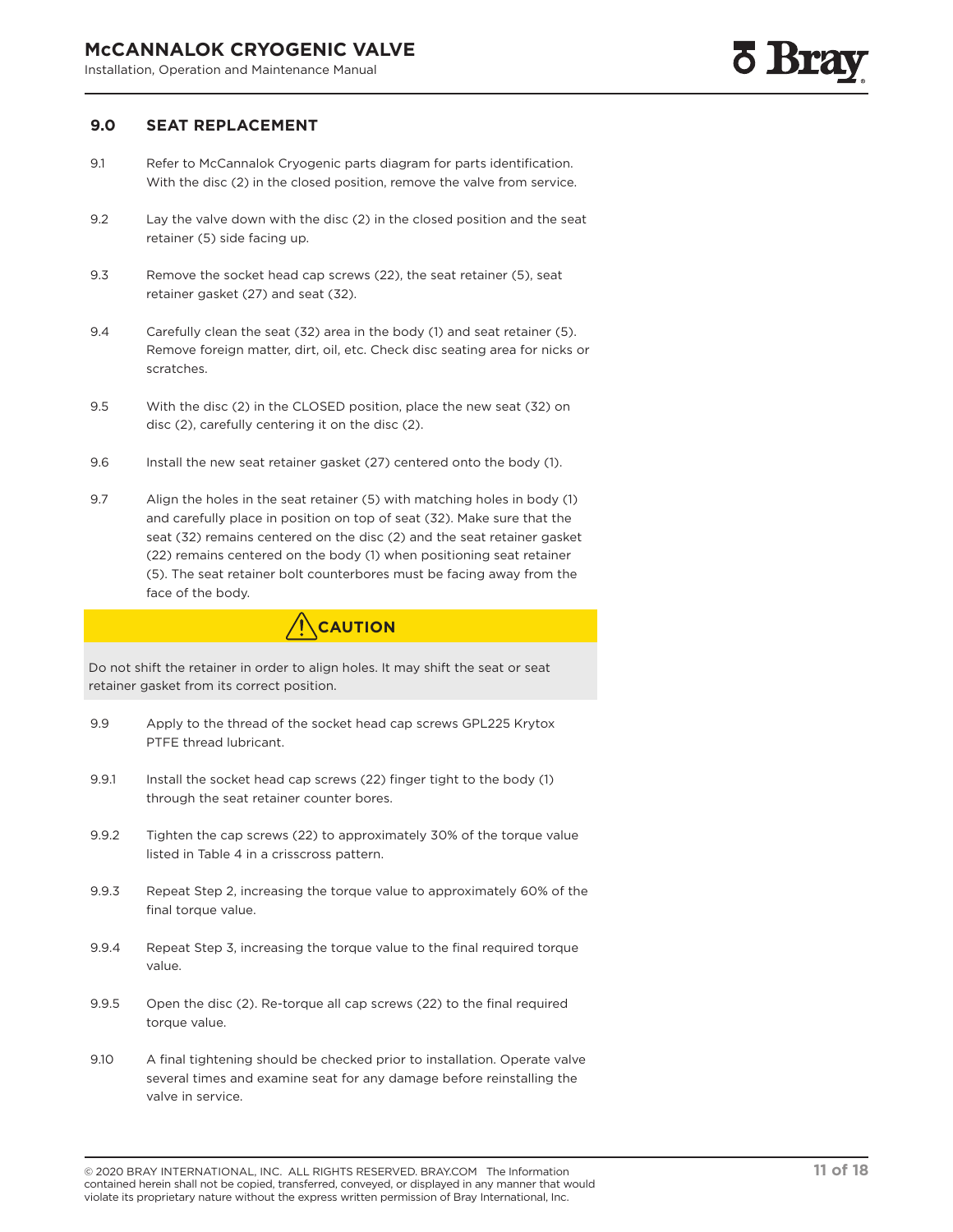## <span id="page-11-0"></span>**10.0 DISC AND STEM REPLACEMENT**

10.1 Refer to McCannalok Cryogenic parts diagram for parts identification.

#### **NOTICE**

Stem (3) and disc (2) are supplied as a matched set with taper pins (23) and are to be replaced as a set.

10.2 For handle-operated valves remove handle assembly. Remove socket head cap screws (25) and lock washers (24). Remove mounting bracket (21). For actuated valves, unbolt mounting bracket (21) from bonnet (33) and lift actuator assembly off stem (3).

### **NOTICE**

Note actuation assembly position before removal.

- 10.3 Remove gland retainer nuts (20) and lock washers (19). Remove gland retainer (18), anti-blowout retaining ring or split ring (17) (depending on valve size), gland ring (16), and grounding washer (14).
- 10.4 Remove stem seals (13).



Take care not to scratch stem (3) or body packing box bore.

- 10.5 Remove locating plug (6) and gasket (7A).
- 10.6 Remove cap screws (22), seat retainer (5),seat retainer gasket (27) and seat (32).
- 10.7 Turn disc (2) to the full open position and drill out tack welds on large end of taper pins (23).

**CAUTION**

Take care to support valve so that disc (2) surfaces are not damaged.

- 10.8 Drill sizes to remove tack welds as given in Table 5. Use center-punch to dimple center of tack welds prior to drilling.
- 10.9 Place valve in horizontal position, with flat face of disc (2) up. Support disc (2) and body (1) on wooden blocks to protect disc (2) and body (1) surfaces. Disc (2) will rest in partially open position.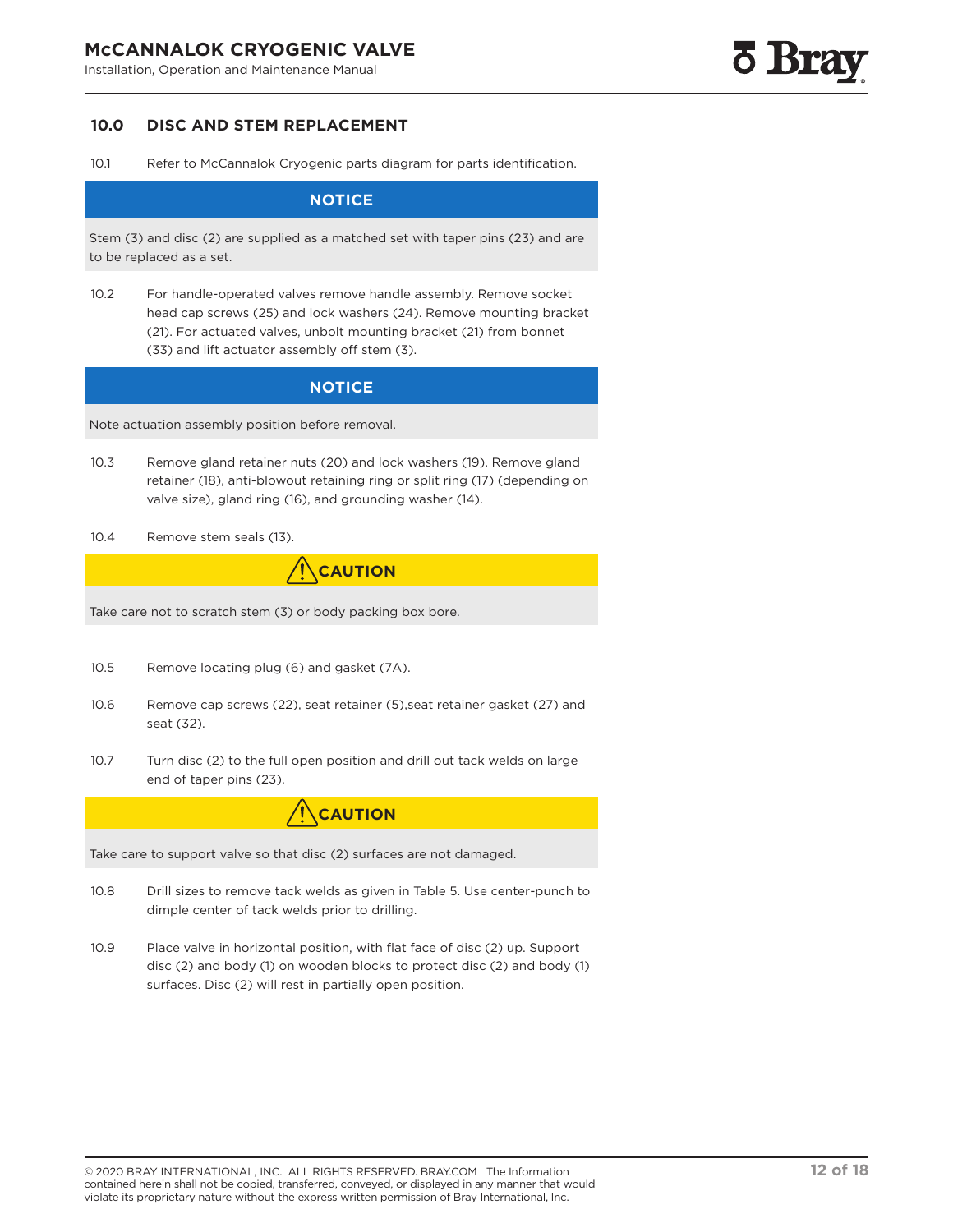- 10.10 Knock out taper pins (23) using a rod or punch on small end of pin (opposite tack weld). It may be necessary to lift body (1) and rotate disc (2) slightly to do this. Make sure disc (2) is resting on wood blocks since it will swing freely on stem (3) with pins removed. When taper pins (23) are out, lay body (1) down so disc (2) and body (1) are evenly supported on flat surface.
- 10.11 Using a brass bar or drift punch, knock stem (3) loose from bottom of valve and pull from bonnet (33). After long or severe service this may take considerable force.



Be careful not to damage bearings (8), disc spacers (9), body (1) or bonnet (33).

- 10.12 Disc spacers (9) are used at top and bottom of disc (2) to properly position disc (2) in body (1). Proper spacers were selected at initial assembly and rarely require replacement. The location of these spacers should be noted, and the spacers marked at disassembly so that they are reinstalled in the same positions, top and bottom.
- 10.13 Separate body (1) from disc (2), and remove thrust washer (12) from packing bore.
- 10.14 Examine body bearings (8A/8B) for excessive wear. Two body bearings are located in the body (1) near the disc spacers (9), one stem bearing is located in the bonnet (33) below the thrust washer (12). If removed from body (1) or bonnet (33), note position of stem bearing and mark to reinstall in same location. If bearing liner is worn through to the shell, or if severe damage is evident on the bearing, it should be replaced. Replacement is rarely needed.
- 10.15 Clean body (1) and bonnet (33) thoroughly to remove all dirt, foreign matter, rust, etc.

## **WARNING**

If this valve is to be reinstalled into a oxygen cleaned service, the cleaning and reassembly of this product needs to occur in a clean room environment via approved procedure.

- 10.16 Place the body (1) flat, seat retainer side facing down, and support it on wooden blocks sufficiently above the work surface as to facilitate insertion of the disc (2) in open position. Assemble disc spacers (9) into each stem hole counterbore on ID of body (1). Lower the disc (2) into position, aligning the bores in body (1) and disc (2).
- 10.17 Insert new stem (3) in the bonnet (33), through the body (1), bearings (8), disc spacers (9), and disc (2).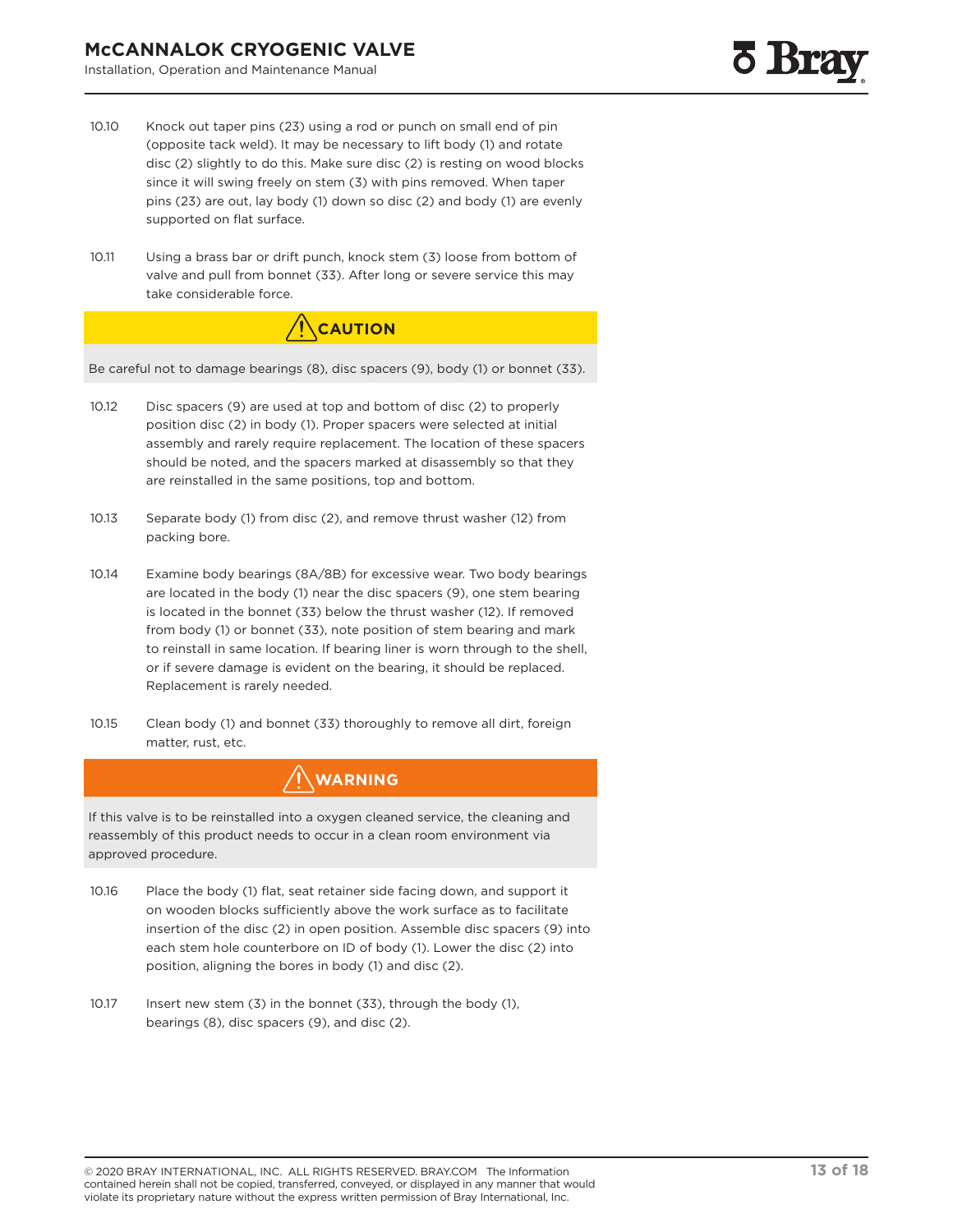- 10.18 Align taper pin holes in disc (2) and stem (3), and install taper pins (23). Drive pins in tightly with rod or punch until large end of taper pins (23) sit below disc (2) surface. Tack weld each pin (23) to disc (2) at large end of pin.
- 10.19 Install new gasket (7A) on locating plug (6), apply approved thread lubricant to locating plug (6) threads, and install locating plug in body (1). Tighten locating plug to the proper torque value given in Table 6.
- 10.20 Install new stem seals (13), following instructions in "Stem Seal Replacement" Section 8.
- 10.21 Install new seat (32), following instructions in "Seat Replacement" Section 9.
- 10.22 Remount handle or actuator assembly, and operate valve several times to verify proper operation. Examine disc (2) and seat for any damage before reinstalling in line.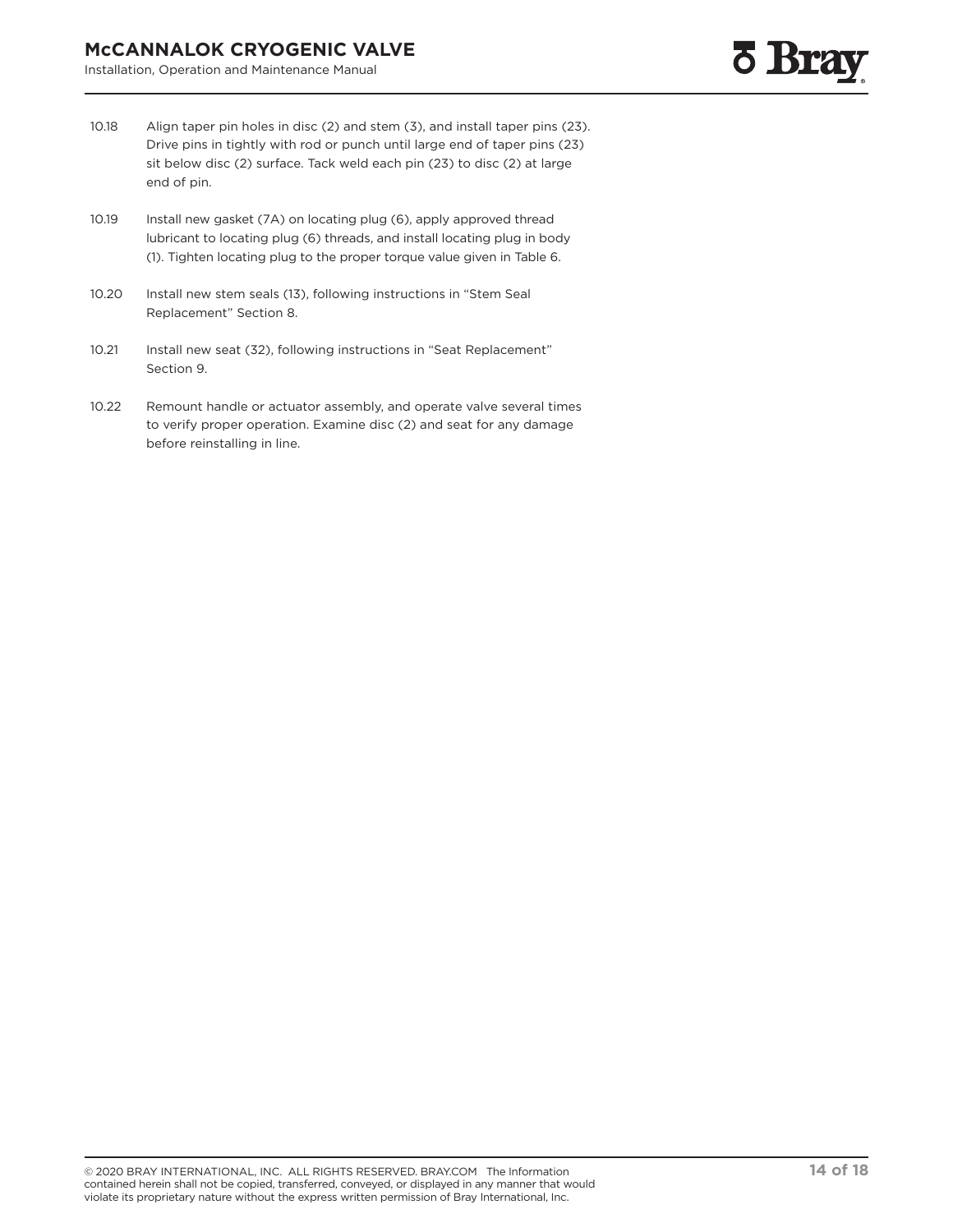## <span id="page-14-0"></span>**11.0 FIELD ADJUSTMENTS**

#### 11.1 **Stem Seal Leakage**

11.1.1 Should leakage occur at the stem seals, it may be stopped by retightening the gland retainer nuts to the values specified in Table 4.

## **NOTICE**

Do not overtighten gland nuts, as this may cause increased operating torque and improper valve operation or closure.

11.1.2 If the leakage cannot be stopped by this action, the stem seals require replacement.

#### 11.2 **Adjusting Valve Closure**

11.2.1 Valves with gear actuators or electric/pneumatic actuators may require adjustment of the travel stops in the actuator to properly close the valve for tight shut off. The following procedure should be followed to set travel or limit stops. (It is recommended that the valve must be removed from line for this procedure.)

## **NOTICE**

The valve has a positive travel stop to ensure valve disc (2) cannot be over closed.

- 11.2.2 Loosen the "close actuator" stop screw completely to permit proper disc (2) positioning. Close the valve until the disc (2) touches the valve body (1) positive travel stop. Adjust and lock down the close actuator stop screw while the disc (2) is in this position. Open and close the valve to visually check that the valve opens and closes to the correct position.
- 11.2.3 The valve disc (2) is at the full open position when the disc (2) is perpendicular to the body (1). Set the "open" actuator stop for this position.

# **CAUTION**

Do not allow the valve to over-open as this may damage the disc seating surfaces by hitting body (1) or attached piping.

11.2.4 For other power actuators, consult the manufacturer's instructions for setting travel stops, as these vary with actuator model and type.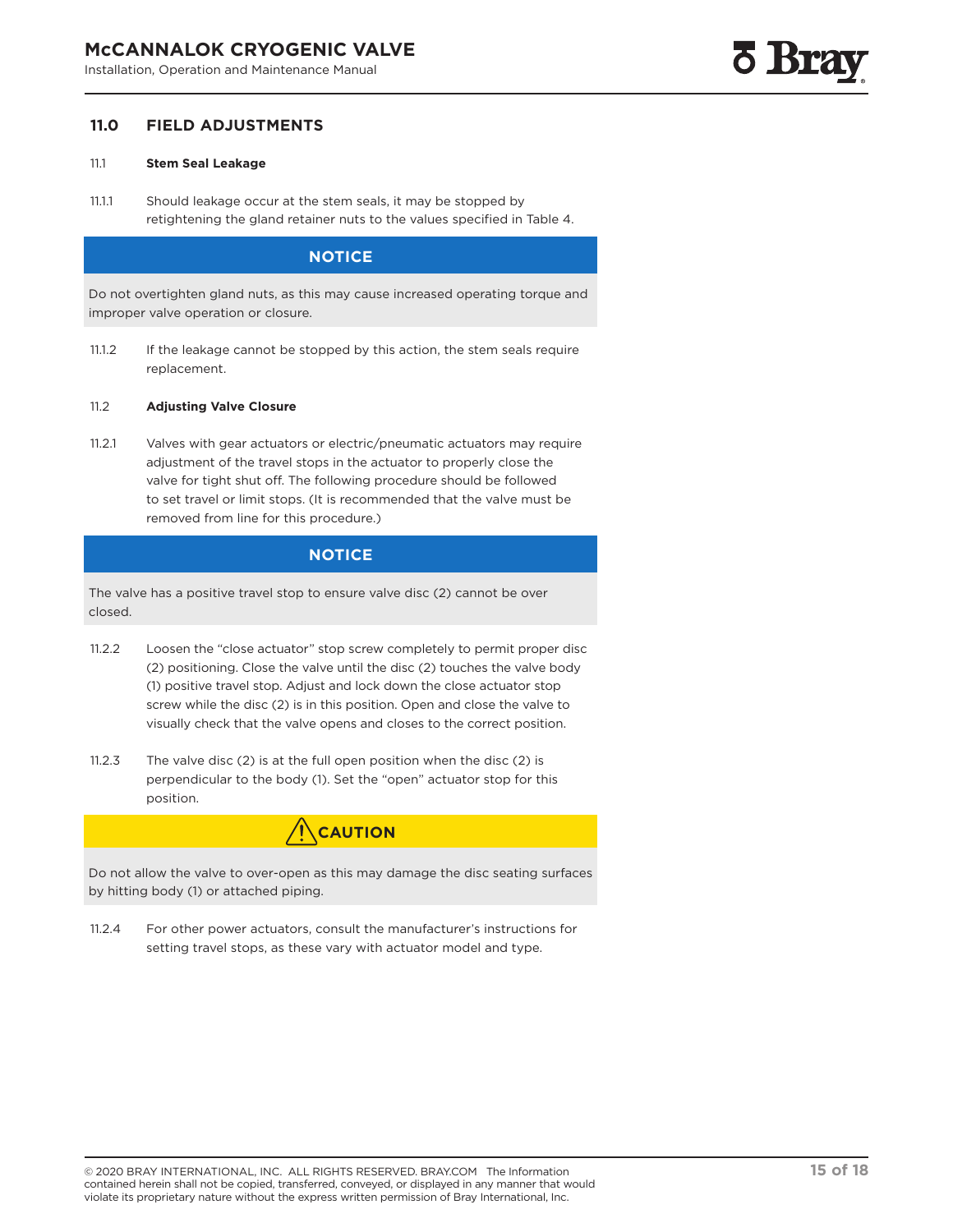## <span id="page-15-0"></span>**12.0 APPENDIX A - TABLES**

| <b>Table 1: NOMINAL INSIDE DIAMETER OF PIPE</b><br>(inches) |                 |       |  |  |  |
|-------------------------------------------------------------|-----------------|-------|--|--|--|
| <b>Valve Size</b>                                           | <b>Schedule</b> |       |  |  |  |
| <b>NPS</b>                                                  | 40              | 80    |  |  |  |
| 3                                                           | 3.07            | 2.90  |  |  |  |
| 4                                                           | 4.03            | 3.83  |  |  |  |
| 6                                                           | 6.07            | 5.76  |  |  |  |
| 8                                                           | 7.98            | 7.63  |  |  |  |
| 10                                                          | 10.02           | 9.56  |  |  |  |
| 12                                                          | 11.94           | 11.38 |  |  |  |

| (mm)              | <b>Table 1: NOMINAL INSIDE DIAMETER OF PIPE</b> |                 |
|-------------------|-------------------------------------------------|-----------------|
| <b>Valve Size</b> |                                                 | <b>Schedule</b> |
| DN                | 40                                              | 80              |
| 80                | 78                                              | 74              |
| 100               | 102                                             | 97              |
| 150               | 154                                             | 146             |
| 200               | 203                                             | 194             |
| 250               | 255                                             | 243             |
| 300               | 303                                             | 289             |

|  | <b>Table 2: MINIMUM INSIDE DIAMETER OF PIPE WITH THE</b><br>RECOMMENDED CLEARANCE (inches) |
|--|--------------------------------------------------------------------------------------------|
|  |                                                                                            |

| <b>Valve Size</b> | <b>Class</b> |       |  |
|-------------------|--------------|-------|--|
| <b>NPS</b>        | 150          | 300   |  |
| 3                 | 2.86         | 2.86  |  |
|                   | 3.72         | 3.72  |  |
| 6                 | 5.88         | 5.75  |  |
| 8                 | 7.80         | 7.56  |  |
| 10                | 9.78         | 9.44  |  |
| 12                | 11.74        | 11.31 |  |

| <b>Table 2:</b> MINIMUM INSIDE DIAMETER OF PIPE WITH THE |
|----------------------------------------------------------|
| RECOMMENDED CLEARANCE (mm)                               |

| <b>Valve Size</b> | <b>Class</b> |     |  |
|-------------------|--------------|-----|--|
| DN                | 150          | 300 |  |
| 80                | 73           | 73  |  |
| 100               | 94           | 94  |  |
| 150               | 149          | 146 |  |
| 200               | 198          | 192 |  |
| 250               | 248          | 240 |  |
| 300               | 298          | 287 |  |

#### **NOTES:**

- 1. Minimum I.D. of pipe with recommended clearances (per API 609) have been calculated by adding the minimum I.D. with zero clearance to a minimum recommended diametric clearance for each pipe size.
- 2. These tables assume that the pipe is on the body side of the valve and that the pipe is perfectly centered. The seat retainer side of the valve will always have more clearance than the body side.
- 3. A minimum of 1/16" thick gasket is used between the pipe flange and valve body face.
- 4. When using a pipe whose I.D. is smaller than the recommended minimum inside diameter of pipe with adequate clearance, a chamfer of 45° should be provided on the end of the pipe so that it clears the disc.

| <b>Table 3: TOTAL NUMBER OF STEM SEALS</b> |                                   |                |  |  |  |
|--------------------------------------------|-----------------------------------|----------------|--|--|--|
|                                            | <b>Valve Size</b><br><b>Class</b> |                |  |  |  |
| <b>NPS</b>                                 | 150/300                           |                |  |  |  |
| 3                                          | 80                                | 4              |  |  |  |
| 100<br>4                                   |                                   | 4              |  |  |  |
| 6                                          | 150                               | $\overline{4}$ |  |  |  |
| 8                                          | 200                               | 5              |  |  |  |
| 10                                         | 250                               | 5              |  |  |  |
| 12                                         | 300                               | 5              |  |  |  |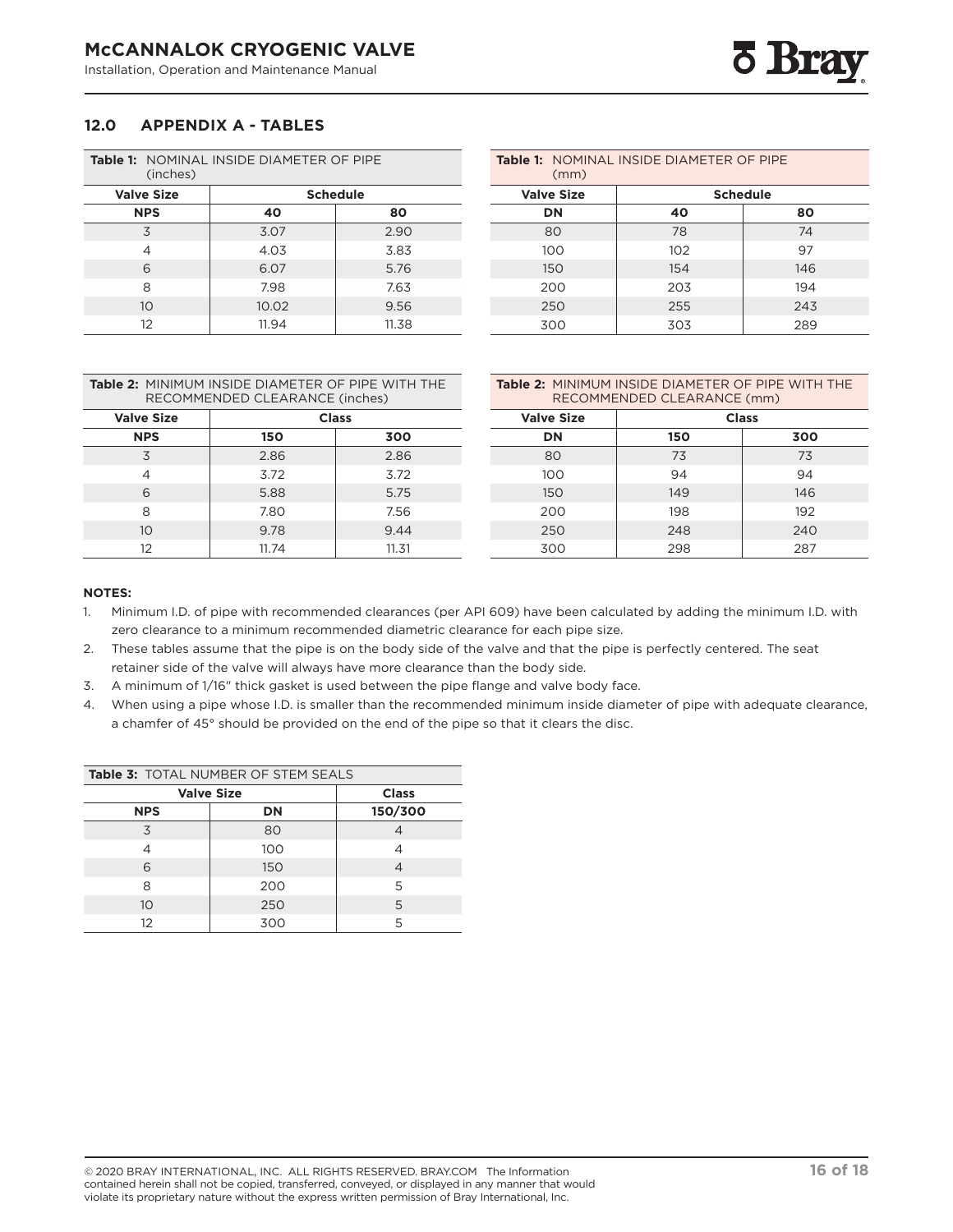

**Table 4:** GLAND RETAINER NUT AND SEAT RETAINER SCREW TORQUES (Lb-in)

| <b>Valve Size</b><br><b>Gland Nut</b> |     |     |     | <b>Seat Retainer Screws</b> |  |  |
|---------------------------------------|-----|-----|-----|-----------------------------|--|--|
| <b>NPS</b>                            | 150 | 300 | 150 | 300                         |  |  |
| 3                                     | 60  | 60  | 100 | 100                         |  |  |
| 4                                     | 60  | 60  | 175 | 175                         |  |  |
| 6                                     | 80  | 120 | 100 | 175                         |  |  |
| 8                                     | 80  | 140 | 175 | 175                         |  |  |
| 10                                    | 110 | 190 | 175 | 300                         |  |  |
| 12                                    | 130 | 220 | 300 | 300                         |  |  |

| Table 4: GLAND RETAINER NUT AND SEAT RETAINER<br><b>SCREW TORQUES (Nm)</b> |                                                 |     |     |     |  |  |
|----------------------------------------------------------------------------|-------------------------------------------------|-----|-----|-----|--|--|
| <b>Valve Size</b>                                                          | <b>Gland Nut</b><br><b>Seat Retainer Screws</b> |     |     |     |  |  |
| DN                                                                         | 150                                             | 300 | 150 | 300 |  |  |
| 80                                                                         |                                                 | 7   | 11  | 11  |  |  |
| 100                                                                        |                                                 | 7   | 20  | 20  |  |  |
| 150                                                                        | 9                                               | 14  | 11  | 20  |  |  |
| 200                                                                        | 9                                               | 16  | 20  | 20  |  |  |
| 250                                                                        | 12                                              | 21  | 20  | 34  |  |  |
| 300                                                                        | 15                                              | 25  | 34  | 34  |  |  |

| <b>Table 5: DRILL SIZE TO REMOVE TACK WELD</b><br>(inches) |            |       |              |       |  |  |
|------------------------------------------------------------|------------|-------|--------------|-------|--|--|
| <b>Valve Size</b>                                          |            |       | <b>Class</b> |       |  |  |
| <b>NPS</b>                                                 | 150<br>300 |       |              |       |  |  |
| 3                                                          | .234       | 15/64 | .234         | 15/64 |  |  |
| 4                                                          | .234       | 15/64 | .234         | 15/64 |  |  |
| 6                                                          | .234       | 15/64 | .234         | 15/64 |  |  |
| 8                                                          | .234       | 15/64 | .234         | 15/64 |  |  |
| 10                                                         | .234       | 15/64 | .234         | 15/64 |  |  |
| 12                                                         | .234       | 15/64 | .234         | 15/64 |  |  |

| <b>Table 5: DRILL SIZE TO REMOVE TACK WELD</b><br>(mm) |              |     |  |  |
|--------------------------------------------------------|--------------|-----|--|--|
| <b>Valve Size</b>                                      | <b>Class</b> |     |  |  |
| DN                                                     | 150          | 300 |  |  |
| 80                                                     | 6            | 6   |  |  |
| 100                                                    | 6            | 6   |  |  |
| 150                                                    | 6            | 6   |  |  |
| 200                                                    | 6            | 6   |  |  |
| 250                                                    | 6            | 6   |  |  |
| 300                                                    | հ            | 6   |  |  |

| <b>Table 6:</b> LOCATING PLUG AND MOUNTING BRACKET CAP<br>SCREW TORQUE (Lb-in) |                                                          |  |  |  |
|--------------------------------------------------------------------------------|----------------------------------------------------------|--|--|--|
|                                                                                | Valve Size   Locating Plug   Mounting Bracket Cap Screws |  |  |  |
|                                                                                |                                                          |  |  |  |

| 11 F J          | 1972 U.S. | 13 V | <u>JUV</u> |
|-----------------|-----------|------|------------|
| 3               | 2520      | 175  | 175        |
|                 | 2520      | 175  | 175        |
| 6               | 2700      | 300  | 300        |
| 8               | 3000      | 300  | 756        |
| 10 <sup>°</sup> | 4200      | 756  | 756        |
| 12              | 4200      | 756  | 756        |

| <b>Table 6:</b> LOCATING PLUG AND MOUNTING BRACKET CAP |
|--------------------------------------------------------|
| SCREW TORQUE (Nm)                                      |

| <b>Valve Size</b> | <b>Locating Plug</b> | <b>Mounting Bracket Cap Screws</b> |     |
|-------------------|----------------------|------------------------------------|-----|
| DN                | 150 & 300            | 150                                | 300 |
| 80                | 285                  | 20                                 | 20  |
| 100               | 285                  | 20                                 | 20  |
| 150               | 305                  | 34                                 | 34  |
| 200               | 339                  | 34                                 | 85  |
| 250               | 475                  | 85                                 | 85  |
| 300               | 475                  | 85                                 | 85  |